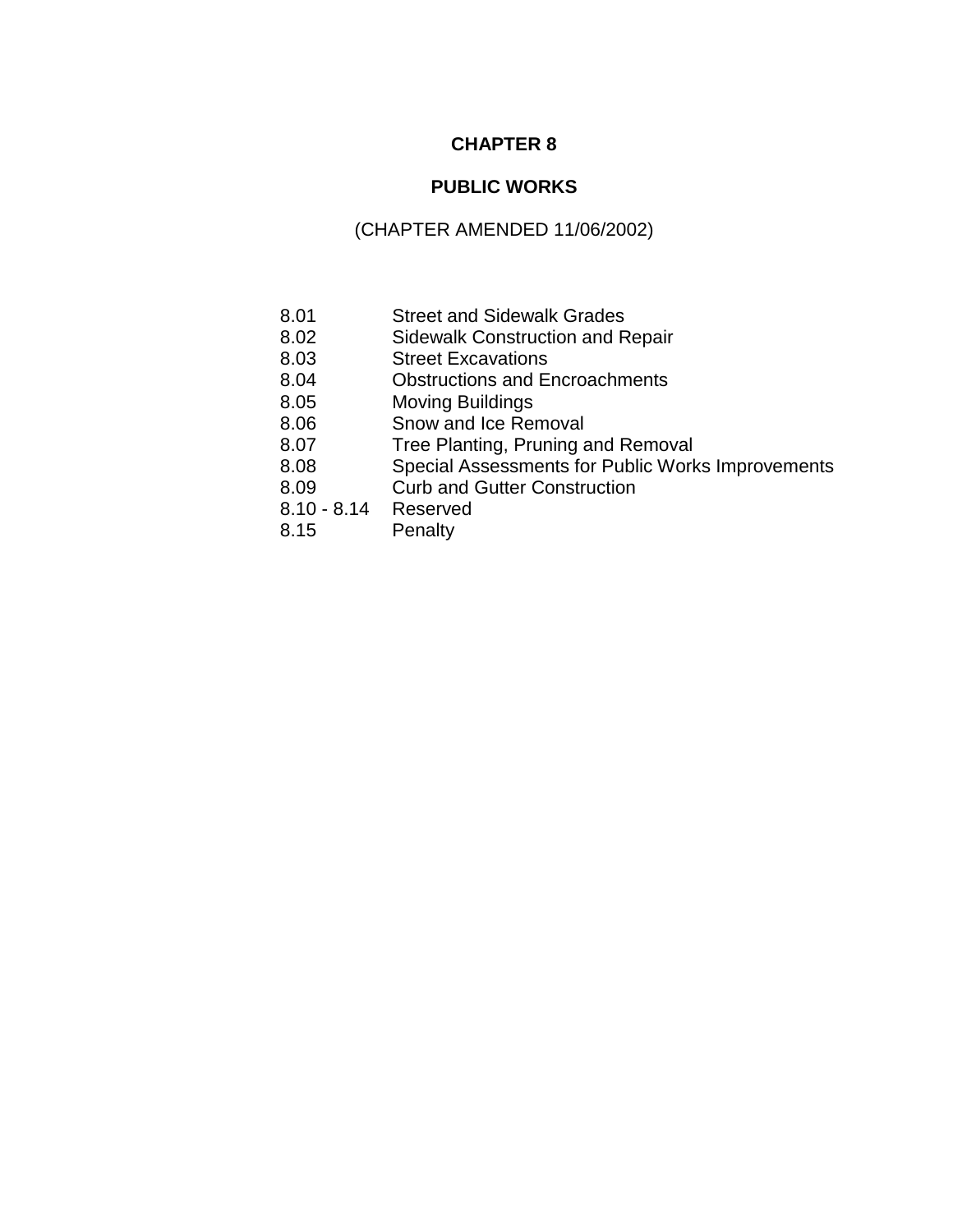# 8.01 **STREET AND SIDEWALK GRADES.**

(1) ESTABLISHMENT. The grades of all streets, alleys and sidewalks shall be established and described by the Village Board and shall be recorded by the Village Clerk and kept on file at the Village Office.

(2) REQUIRED. No street, alley or sidewalk shall be worked until the grade thereof is established.

(3) ALTERING PROHIBITED. No person shall alter the grade of any street, alley, sidewalk, public ground or part thereof, unless so authorized or instructed by the Village Board.

(4) ORDINANCES ADOPTED. Ordinance 8.03 establishing grades of streets in the Village, is made part of this chapter as though fully set forth.

# 8.02 **SIDEWALK CONSTRUCTION AND REPAIR.**

(1) WHEN SIDEWALKS TO BE CONSTRUCTED. Sidewalks shall be constructed along any side of the street in any Village block where there is existing curb and gutter and in which 50% or more of the number of lots have been built upon. Owners of lots in newly developed areas shall have no obligation to construct sidewalks until 50% of the number of lots on such block side have been built upon and installation of curb and gutter has occurred.

(2) OWNER'S DUTY. Abutting property owners shall build, repair, construct and perpetually maintain sidewalks and shall pay the cost of construction thereof, except the cost of installation of sidewalks on side lots, to a maximum of 150', will be shared 60% by the Village and 40% by the abutting property owner. All expenses incurred for installation of sidewalk on side lots for footage in excess of 150' shall be paid for entirely by the abutting property owner.

(3) NOTICE TO COMPLY; DEFAULT OF OWNER. A copy of this section shall be served upon the owner or agent of each lot or parcel of land in front of which sidewalk work is ordered in the manner provided under §66.0907(d). The owner shall have 20 days from the date notice is served to notify the Village in writing that he will either perform or contract for the performance of the work. The owner shall then have 365 days from the date notice is served upon the Village in which to complete the work. If the owner fails to provide notice to the Village within 20 days of its intent to perform or contract for the performance or to complete the work within 365 days after service of the notice upon the Village, the Village may cause the work to be done at the expense of the owner as provided under §66.0907(f).

(4) REBUILDING/REPAIRING. Sidewalks shall be rebuilt, repaired, lowered or raised along and upon any public street or alley whenever the Village Board shall by resolution determine that such work is necessary. Upon passing such resolution, the Village Board shall than proceed according to §66.0907.

(5) APPEAL TO BOARD. Any owner who is served with a notice as set form in 8.02(3) and who believes himself aggrieved thereby may petition the Village Board for relief therefrom provided such petition is filed with the Village Clerk within 20 days after receipt of such notice. Such petition shall be accepted or rejected at the next regular Village Board meeting occurring more than 20 days after the mailing of the notice.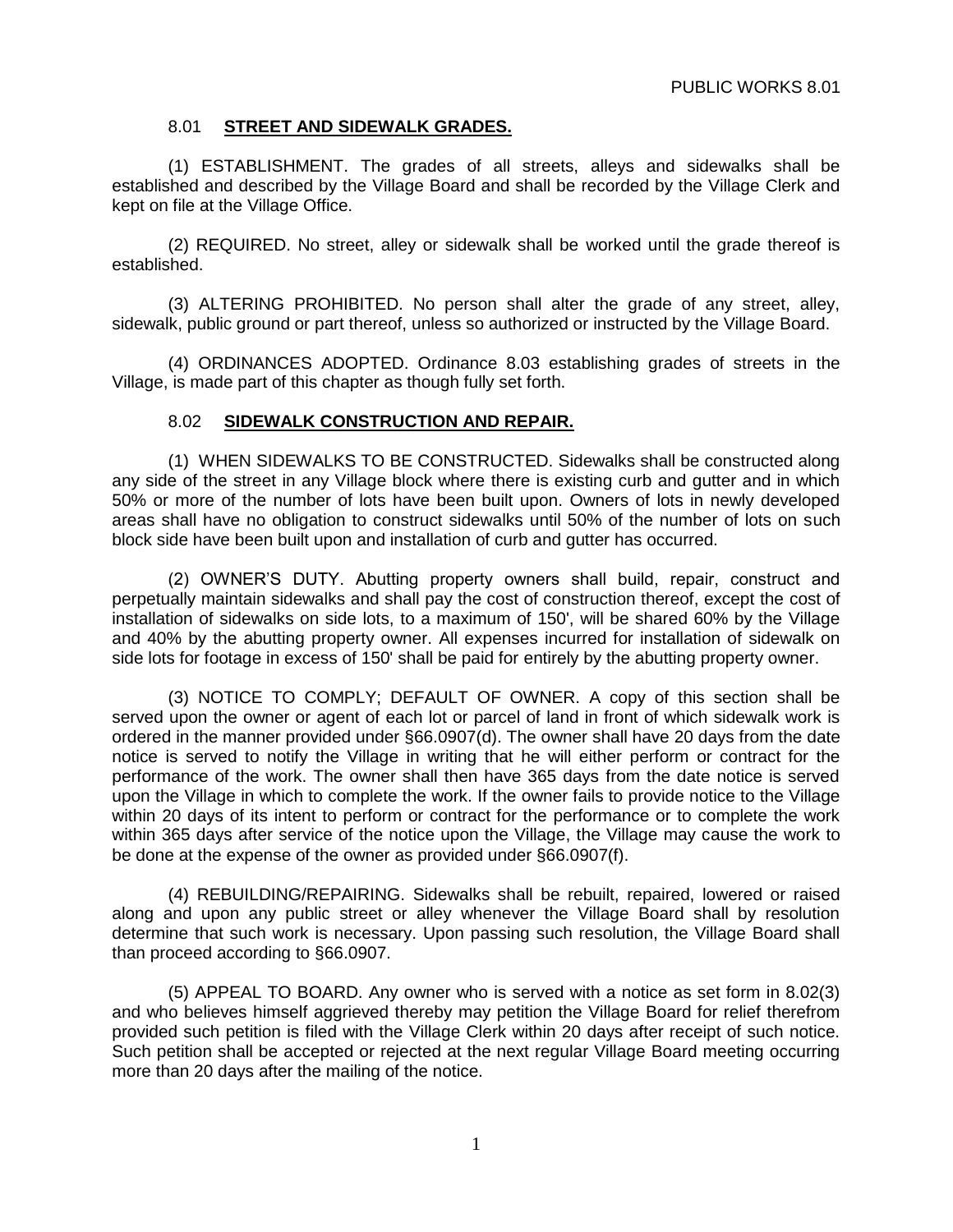(6) PERMIT REQUIRED TO LAY, REMOVE, REPLACE OR REPAIR SIDEWALKS. No person shall hereafter lay, remove, replace or repair any public sidewalk within the Village unless he is under contract with the Village to do such work or has obtained a permit therefore from the Village Clerk at least 7 days before the work is proposed to be undertaken. No fee shall be charged for such permits.

(7) SPECIFICATION. All sidewalks within the Village shall be concrete and be repaired, rebuilt and constructed in accordance with the following specifications:

(a) Width.

1. Sidewalks in residential areas shall be 4' in width, except existing sidewalks on any block will determine width and grade for the block or until there is a natural break. They shall be placed on the lot line, unless otherwise specified by the established grade ordinance for a specific street or unless the Village Board approves in writing a placement other than on the lot line.

2. Sidewalks in areas zoned for business shall, in general, extend from the building front to back of the curb, unless the Village Board authorizes another location. If the existing placement or grade poses a problem, a variance may be granted by the Village Board after a written request is received from majority of the property owners and examination of the problem by the Village Board.

### (b) Longitudinal Grade.

1. The grade of all sidewalks shall conform to the established grade ordinance and plan for the street on which the sidewalk is to be constructed. Any deviation from the grade ordinance shall be approved in writing by the Director of Public Works.

2. In no case shall the longitudinal grade of a sidewalk deviate more than 3/4" per foot from the established grade for such walk. Any change in the longitudinal grade shall be constructed in such manner as to be smooth and pleasing in appearance. Abrupt breaks in grade shall be avoided.

(c) Traverse Grade. Sidewalk shall slope from the lot line toward the street in order to provide adequate drainage. This slope shall, in general, be 1/4" per foot or 1 1/4" across a 5' sidewalk. In areas where it is advantageous to meet existing conditions, this slope may be increased to a maximum of  $\frac{1}{2}$ " per foot. The minimum transverse grade for sidewalks is 1/8" per foot.

### (d) Thickness of Sidewalks.

1. In residential areas sidewalks shall be 4" thick with the exception of driveway sections which shall have a minimum thickness of 6".

2. Sidewalks in areas zoned for business shall be a minimum of 5" thick and driveway sections shall be a minimum of 7" thick.

3. A 2" thick sand or crushed gravel base shall be provided for all sidewalks.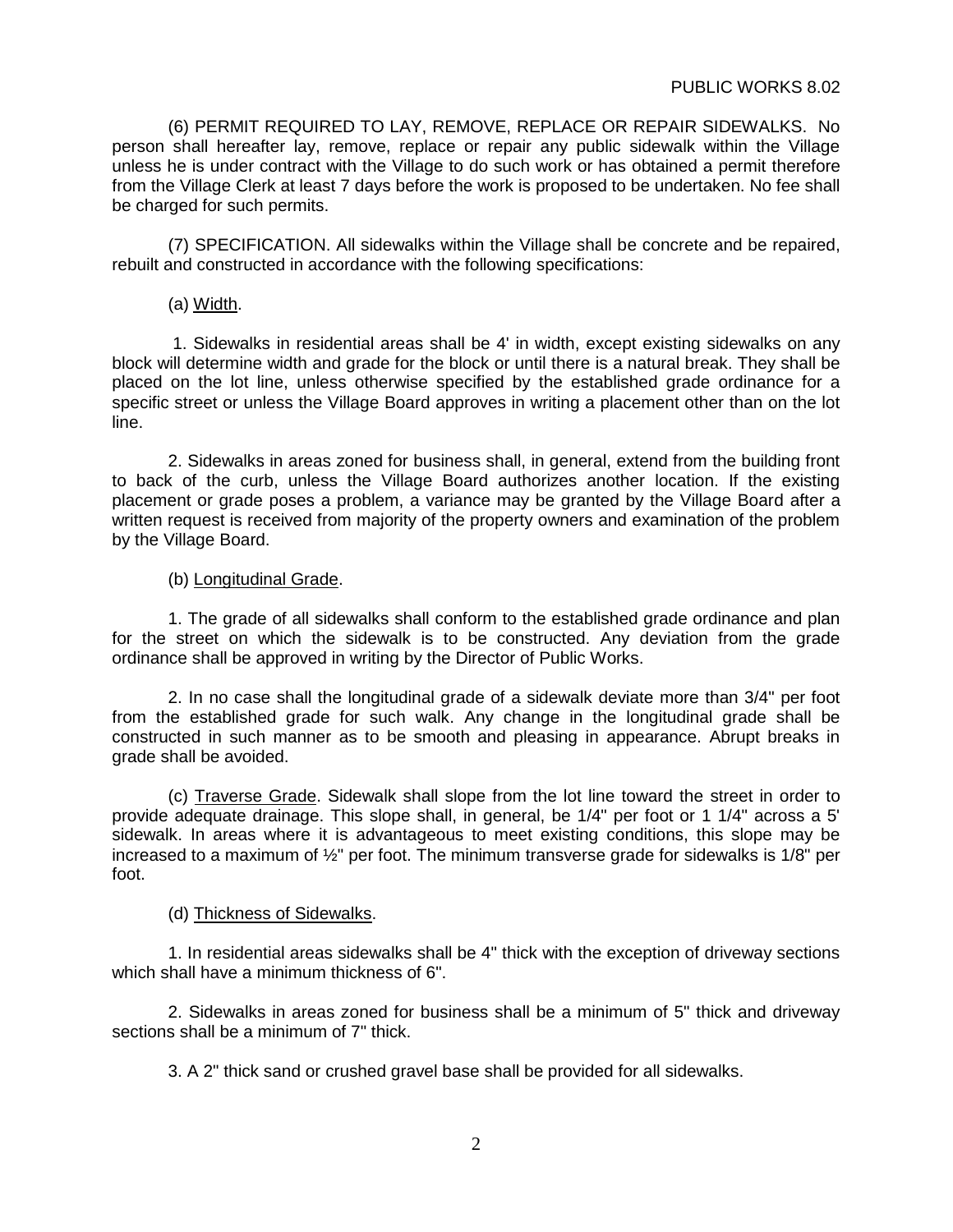(e) Forms. All forms for the sidewalk shall be of wood or steel and shall be set true to line and grade, substantially constructed so they will not be disturbed during the placing of concrete. In each case the forms shall be the full depth of the walks. All sharp breaks in line or grade shall be avoided.

(f) Concrete. Concrete shall contain a minimum of 1 ½ barrels of cement per cubic yard of concrete and be reinforced with a minimum of  $\frac{1}{2}$ " rebar running 1' in from the outside edge on both sides of the walkway. Rebar must be overlapped a minimum of 1'.

#### (g) Placing and Finishing Concrete.

1. Concrete shall be placed only on a damp subgrade, puddled and compacted in the forms or vibrated to secure a solid mass free of all voids. After the concrete has been compacted, it shall be struck off and worked to a smooth even contour with a wood float, followed by a steel trowel. After the final troweling, the surface shall be lightly stripped with a fine brush to produce a fine grained, smooth but sanded texture.

2. The sidewalk shall be constructed with contraction joints. The contraction joint shall extend into the concrete to a depth of 1". A  $\frac{1}{2}$ " asphalt expansion joint shall be placed at intervals not less than 45' and not more than 60. Expansion joints shall be the full thickness of the walk.

3. Edges of all sidewalk joints, etc. shall be rounded with an edge of 1/4" radius.

# 8.03 **STREET EXCAVATIONS**.

(1) STREET EXCAVATIONS. No person shall excavate in any street, alley or public ground without a written permission from the Director of Public Works.

(2) BOND. Before written permission is granted for excavation in any public street, way or alley, the person requesting such permission shall execute to the village and deposit with the Village Clerk a corporate surety in the sum of \$1,000 upon condition that he shall perform faithfully all work in accordance with the laws, rules and regulations applicable thereto. The bond shall state that the person will indemnify and save harmless the Village and the owner of the premises against all damages, costs, expenses, outlays and claims arising out of unskillfulness or negligence on his part in connection with such excavation. Such bond shall remain in force for one year, except on such expiration it shall remain in force as to all penalties, claims and demands that may have occurred prior to expiration.

(3) PROTECTION OF THE PUBLIC. No permission shall be granted if the method of construction or the location of the work to be performed will impair the public safety and convenience. The grantee shall erect such barriers, warning lights and signs as well adequately inform the traveling public of the nature and location of the work being performed.

(4) REPAIR OF STREET OPENINGS. The person to whom permission is granted under this section shall complete the work involved as soon as possible and shall immediately repair all pavements, gutters and sidewalks in as good a condition as before the opening and as may be directed by the Director of Public Works.

### 8.04 **OBSTRUCTIONS AND ENCROACHMENTS**.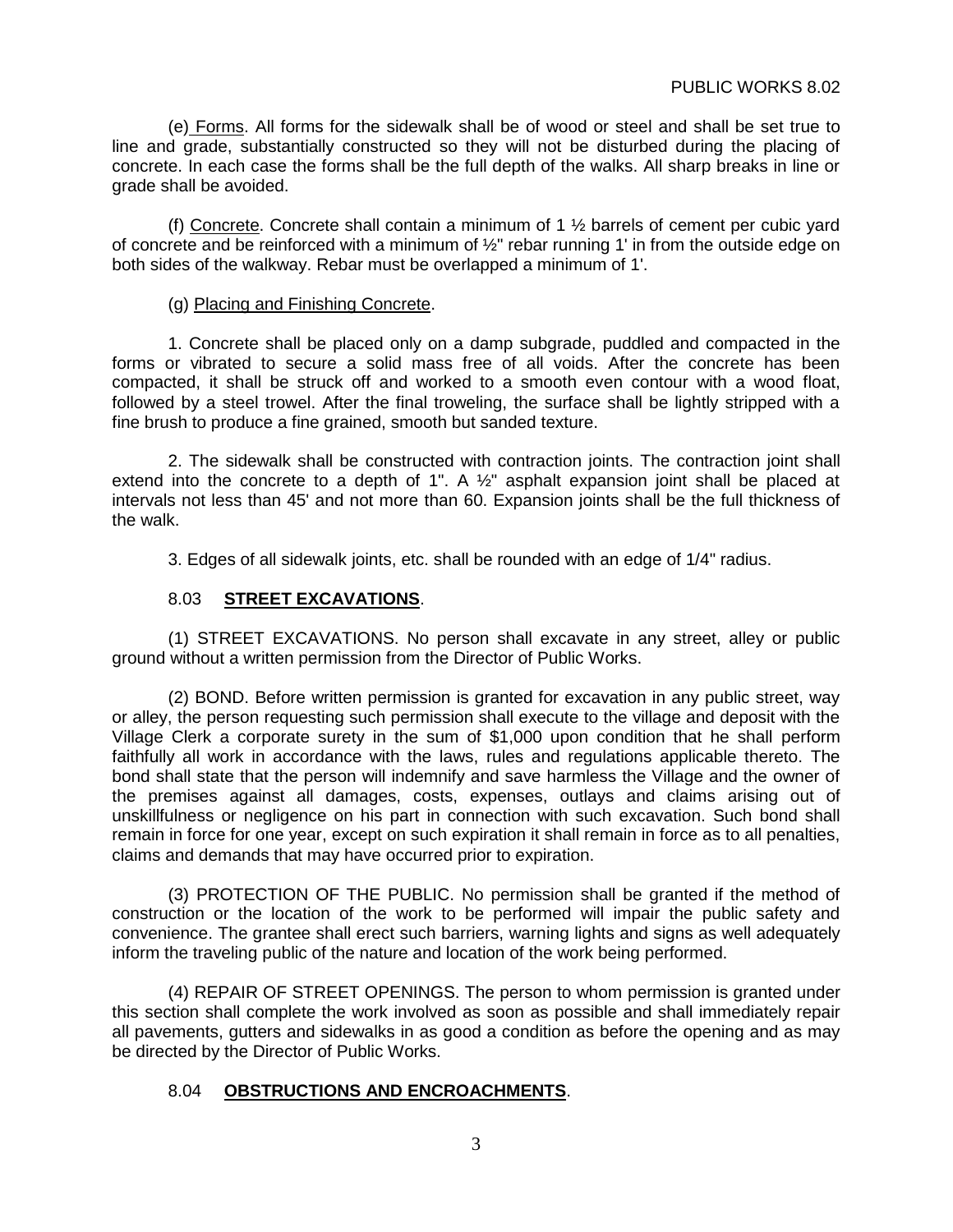(1) PROHIBITED. No person shall encroach upon or obstruct or encumber any street, alley, sidewalk, public grounds or land dedicated to public use, or any part thereof or permit such encroachment or encumbrance to be placed or remain on any public way adjoining the premises of which he is the owner or occupant, except as provided in subsection (2).

(2) EXCEPTIONS. The prohibitions of subsection (1) shall not apply to the following:

(a) Signs and clocks attached to building which project not more than 6' from the face of such building and which do not extend at any point lower than 10' above the sidewalk, street or alley.

(b) Awnings which do not extend at any point lower than 7' above the sidewalk, street or alley.

(c) Public utility encroachments authorized by the Village.

(d) Goods, wares, merchandise or fixtures being loaded or unloaded which do not extend more than 3' on a sidewalk, provided such goods, wares, etc', do not remain thereon for more than 3 hours.

(e) Building materials when placed upon the street, alley or sidewalk upon conditions prescribed by the Director of Public Works, who may require such materials to be protected by barricades or appropriate lights.

8.05 **MOVING BUILDINGS**. See chapter §14.10 of this Municipal Code for regulations on moving buildings.

### 8.06 **SNOW AND ICE REMOVAL**.

(1) SIDEWALKS TO BE KEPT CLEAR. The owner or occupant of any lot or parcel shall promptly each day remove snow and ice within 24 hours of accumulation upon the sidewalk of such lot or parcel, provided when ice has so formed that it cannot be removed, the owner or occupant shall keep the same sprinkled with a material which will prevent the sidewalk from being dangerous to pedestrians. At least 4' of cleared sidewalk is required. If the owner or occupant fails to comply with this subsection, the Director of Public Works shall cause the snow or ice to be removed or sprinkled as required in this subsection, the cost thereof to be assessed against the property as a special tax.

(2) DEPOSIT IN STREETS RESTRICTED. No person shall cause to be deposited snow from his premises onto the sidewalk abutting thereon or onto any street in the Village. Violators of this subsection are subject to penalties as defined in §8.15 of this chapter.

### 8.07 **TREE PLANTING, PRUNING AND REMOVAL**

- (1) PURPOSE AND INTENT. It is the intent of this code to promote and protect the public health and safety by regulating tree planning, pruning and removal.
- (2) DEFINITIONS. The following terms shall have the meanings indicated in this section.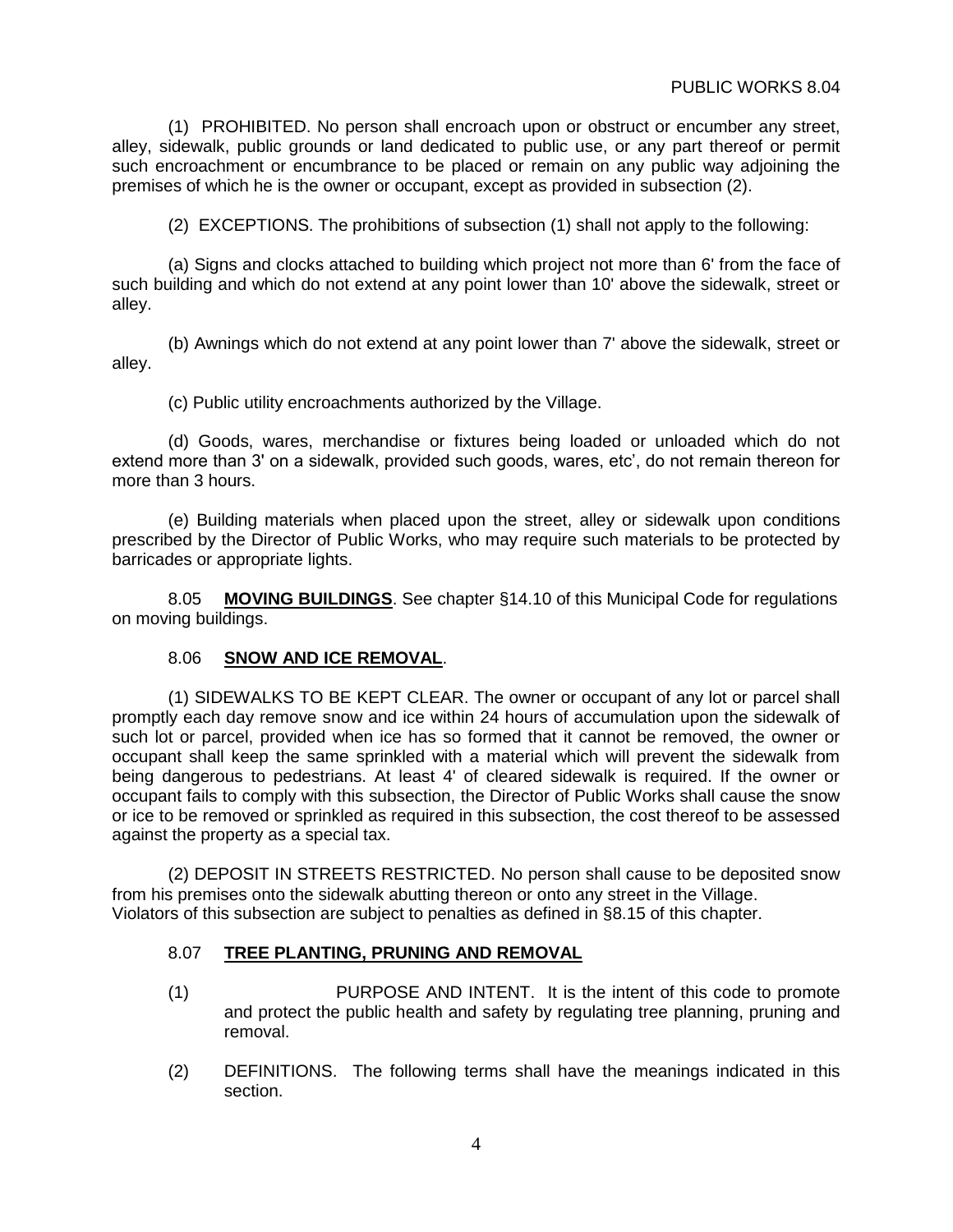(a) Person. Any individual or entity.

(b) Public Area. Land owned, controlled, or leased by the Village of Valders, including but not limited to, road right-of-ways, terraces and park lands.

(c) Public Nuisance.

1. Communicable Disease. Any potentially fatal disease infecting trees growing on either public or private property that is capable of infecting other trees within the Village.

2. Hazardous Trees. Any tree that displays a loss in structural integrity, limbs and/or trunk, so as to represent a danger to the general public.

3. Insect Infestations. Existing insect populations that severely threaten the life of the tree(s) and have the potential to spread and cause damage to other trees with in the Village.

d. Terrace. The area between the sidewalk and street or where there is no sidewalk, the area between the right-of-way line and street.

e. Tree. Any single stemmed woody plant which reaches a mature height taller than 10 feet.

3. TREE BOARD.

a. Composition. The Village of Valders Tree Board shall be comprised of a minimum of three individuals.

b. Term of Office. Members shall be appointed by the Village President and confirmed by the Village Board. The term shall be a minimum of two years and terminated only if desired by member, at which time a new member would be appointed.

c. Compensation. No compensation shall be paid to members for their services, but they may be reimbursed for actual and necessary expenses incurred in performing duties outside the Village, if so authorized by the Village Forester.

d. Duties and Responsibilities. The Village Tree Board will be responsible for reviewing and making recommendations on urban forestry management policies, urban forestry budgets, and community education and awareness programs.

4. VILLAGE FORESTER. The Director of Public Works shall serve as Village Forester.

a. Responsibilities.

1. The Village Forester will be responsible for the administration of all maintenance activities, including planting, of all trees growing in public areas and the administration and enforcement of this section.

2. The Village Forester shall keep and maintain and make available copies of the Village's Tree Ordinances, Tree Maintenance Manual, and Comprehensive Planting Plan.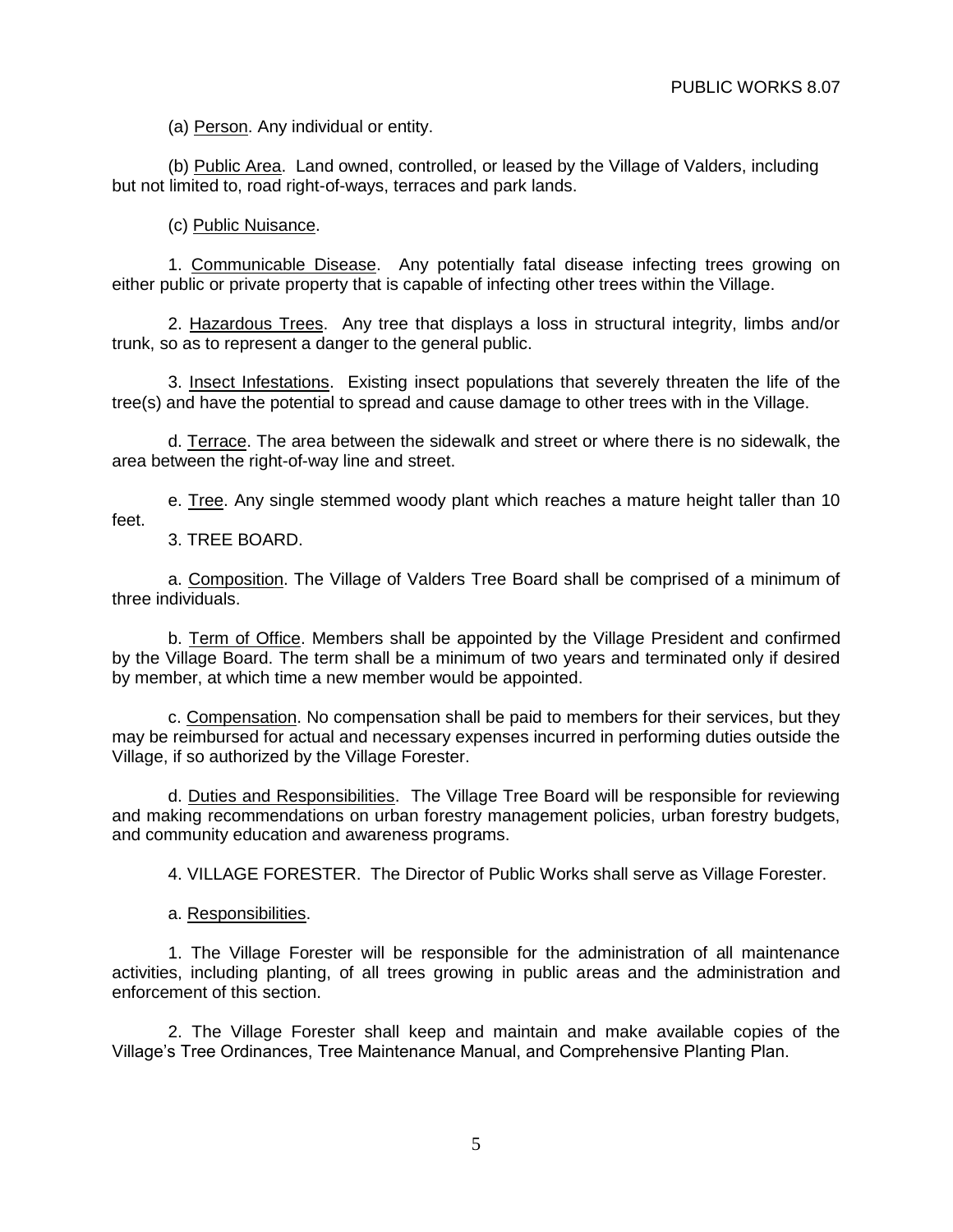(3) The Village Forester shall issue and administer permits for the pruning, removal, and planting of trees on public areas by the adjacent property owner.

(5) PUBLIC NUISANCE ABATEMENT. The Village shall have the right in the interest of public health and safety and pursuant to its police power, to abate public nuisances as defined in this section as follows.

(a) Abatement Order. Upon investigation and determination by the Village Forester that a tree constitutes a public nuisance, the Village Forester shall cause to be served upon the property owner a written abatement order detailing the nature of the nuisance; the particular tree or trees affected; the method or manner of abatement (including wood disposal); and the date by which such abatement must take place.

(b) Appeal. If a property owner disputes the Abatement Order, such owner may appeal the Order. Such request shall be filed within 10 days of service of the Abatement Order and shall state the basis for the appeal. The appeal shall be heard within 30 days by the Tree Board. Written notice of the date and time of the appeal hearing shall be mailed by the Village Clerk to the property owner at least 10 days before the hearing. The property owner shall present his or her basis for the appeal. The Village Forester shall also appear to respond to the appeal as necessary. The committee shall affirm, reverse or modify the Abatement Order. Such decision shall be final and binding upon the property owner.

(c) Noncompliance. If a property owner fails to comply with the Abatement Order, or the decision of the committee upon appeal, then the Village may enter upon the property, or contract with a third party to enter upon the property to abate the nuisance by removing part or all of the affected tree or trees. The cost of such removal and disposal shall be assessed against the property on which was located the public nuisance.

(6) TREE MAINTENANCE.

(a) Publically Owned Trees.

1. Except as provided in subsection (7), the Village shall maintain any tree growing on public areas.

2. The Village shall utilize those standards for pruning of trees on public property as detailed in the Tree Maintenance Manual.

3. The Village shall routinely monitor and maintain adequate clearance for sidewalk and vehicular travel, traffic signs, lights and other structures.

4. The Village shall routinely survey and remove, or cause to be removed, those limbs of sufficient size to cause either bodily harm or property damage, that are dead, dying, or broken.

5. Utility Companies shall notify the Village Forester prior to the pruning of any tree on a public area for the purpose of maintaining utility line clearance. All pruning shall comply with the accepted arboricultural standards for line clearance and the Tree Maintenance Manual.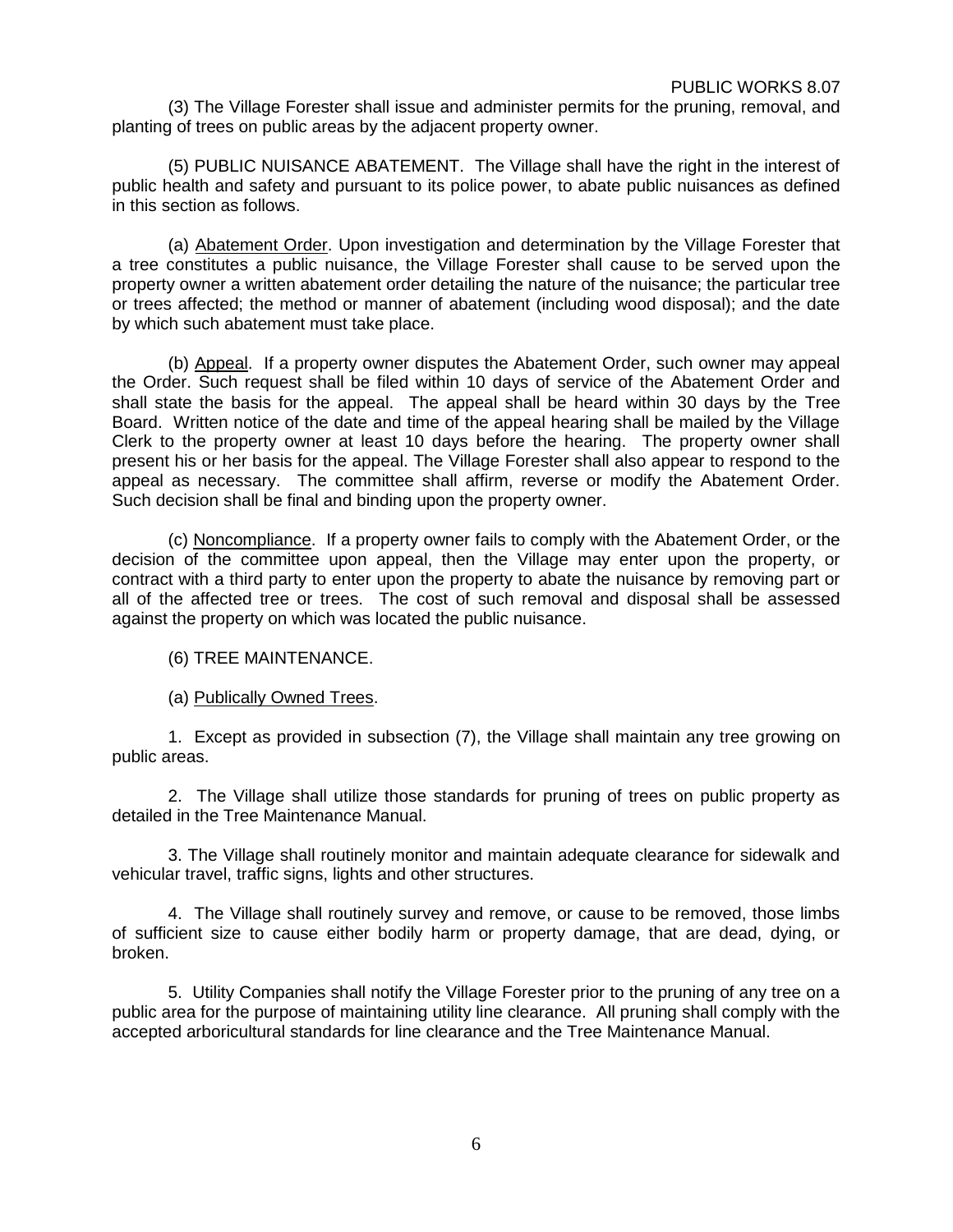6. No person shall prune more than 20% and/or remove any tree on a public area without a permit, issued free of charge by the Village Forester. All pruning shall comply with the Tree Maintenance Manual.

7. Any person pruning or removing any tree on a public area shall be held liable to public property as the result of such pruning and/or removal.

(b) Privately Owned Trees. Persons who own property adjacent to public areas shall prune and/or remove any tree so as to maintain adequate clearance for sidewalk and vehicular traffic, traffic signs lights and other publically owned structures.

(7) TERRACE TREE PLANTING POLICIES.

(a) No person shall plant a tree in the terrace without first obtaining a permit, free of charge, from the Village Forester and shall follow the following procedures.

(b) No tree shall be planted in a terrace with a width of less than 5 feet.

(c) No tree shall be planted closer than 60 feet from the nearest road intersection.

(d) No tree shall be planted closer than 15 feet from the adjacent property's drive way approach.

(e) No tree shall be planted within 15 feet of a fire hydrant.

(f) No tree shall be planted within 15 feet of a utility pole.

(g) There must be 5 feet of clearance from underground utilities, including, water, sewer, electrical, cable, and telephone.

(h) Only tree species listed in the Tree Planting Manual shall be planted in the terrace.

(i) Upon receiving a planting permit, the property owner agrees to assume the responsibility of maintaining and caring for the trees planted and agrees to enter into a maintenance agreement with the Village. Tree maintenance includes, but is not limited to, maintaining adequate clearance as defined in Section 6. Property owner shall be given copy of Tree Maintenance Manual with permit issuance.

(j) The length of the maintenance agreement is for the life of the tree(s) planted within the terrace, including the eventual removal.

(8) TREE PLANTING ON PRIVATE PROPERTY. No person shall plant any trees, or shrubs within 3 feet of any property lines.

(9) REMOVAL, DESTRUCTION AND INJURY OF TREES IN PUBLIC AREAS. No person shall remove, destroy or injure a tree on a public area, other than in conformity of this section.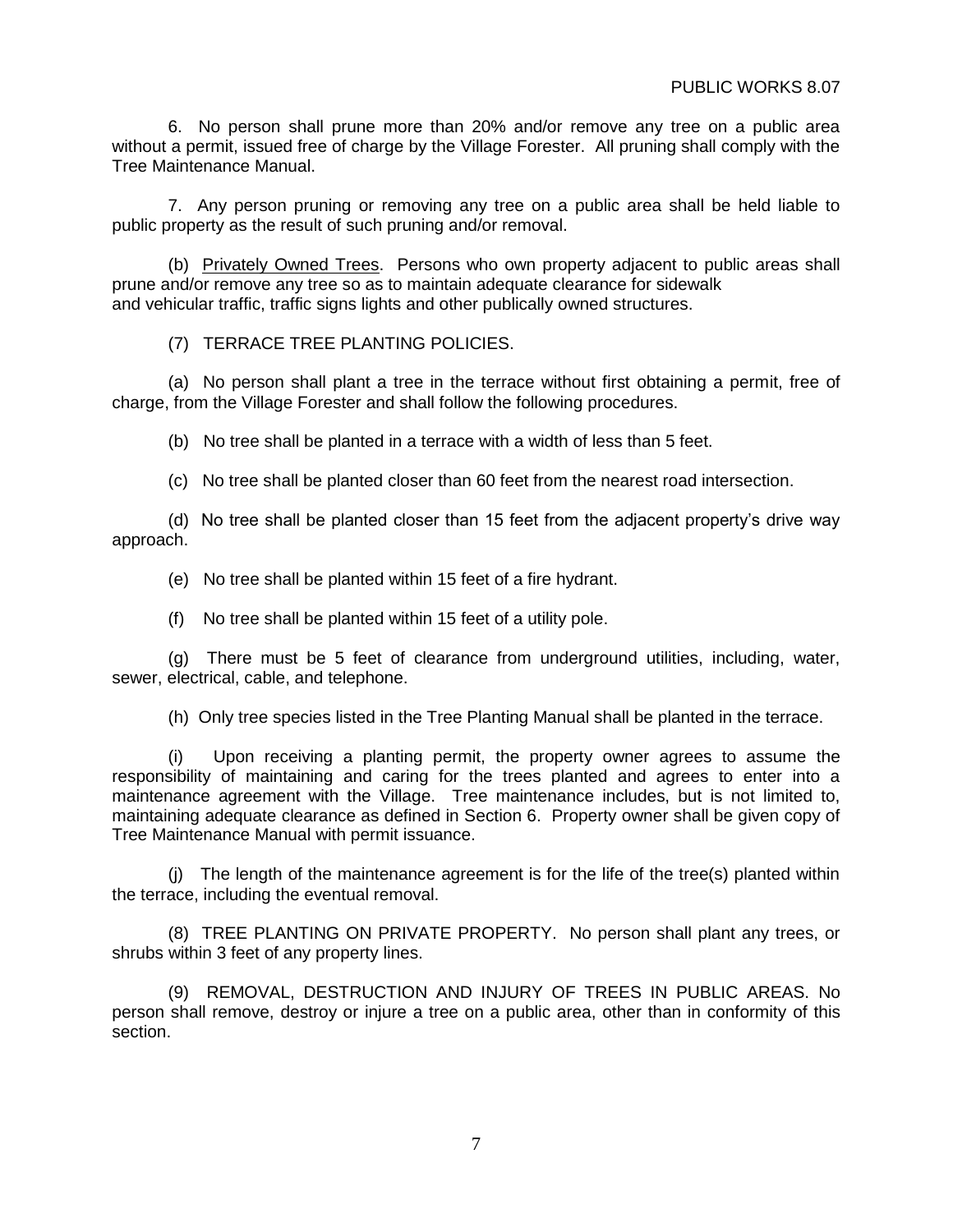(10) VIOLATIONS AND PENALTIES. Any person who shall violate any provision of this chapter shall be subject to penalty as provided in 25.04 of this code. In addition, any person who violates subsection (8) shall also be liable for the replacement value of the subject tree, such replacement value to be determined by using the most current edition of the International Society of Arboriculture's Tree Appraisal formula, and in addition the cost of any tree appraisal services.

# 8.08 **SPECIAL ASSESSMENTS FOR PUBLIC WORKS & IMPROVEMENTS**.

(1) ALTERNATIVE PROCEDURE CREATED. Pursuant to the authority vested in it by §66.0701, the Village Board prescribes that in addition to other methods provided by law, special assessments for any public work or improvement or any current service may levied in accordance with the provisions of this section.

(2) INITIAL RESOLUTION. Whenever the Village Board determines to finance any public work or improvement or any current service, in whole or in part, by special assessments under this section, it shall adopt a resolution setting forth such intention and the time, either before or after completion of the work or improvement or letting of the contract therefore, when the amount of such assessments shall be determined and such assessments levied, the number of annual installments, if any, in which such assessments may be paid, the rate of interest to be charged on the unpaid balance and the terms on which any of such assessments may be deferred while no use of the improvement is made in connection with the property.

(3) ASSESSMENT AFTER WORK COMPLETED; REPORT. The provisions of §66.0703, shall apply to the levy of special assessments under this section, except that when the Village Board determined by resolution as provided in subsection (2) that the notice of and hearing on such assessments shall be held subsequent to completion of the work, improvement or rendition of the service, the report required by §66.0703, shall contain a statement of the final cost of the work, improvement or service in lieu of an estimate of such costs.

(4) NOTICE AND HEARING REQUIRED. Notice of the time and place of the public hearing on any special assessments proposed to be levied and notice of the final assessments in terms of payment thereof shall be given by the Village Clerk in accordance with the provisions of §66.0703 and subsection (2) by publication of a Class 1 notice under Chapter 985, Wis. Stats., in the assessment district and by mailing to every person whose property is affected by such special assessment and whose mailing address is known or can be determined with reasonable diligence.

(5) WAIVER OF NOTICE AND HEARING. The notice and hearing requirements in 66.0703 (7) (a) do not apply if they are waived, in writing, by all the owners of property affected by the special assessment.

(6) LIEN OF ASSESSMENT. Any special assessment levied under this section shall be a lien against the property assessed from the date of the final resolution of the Village Board determining the amount of such levy.

(7) ASSESSMENT APPEALS. The provisions of §66.0707(3) and 66.0701, relating to appeals shall apply to any special assessment levied under this section.